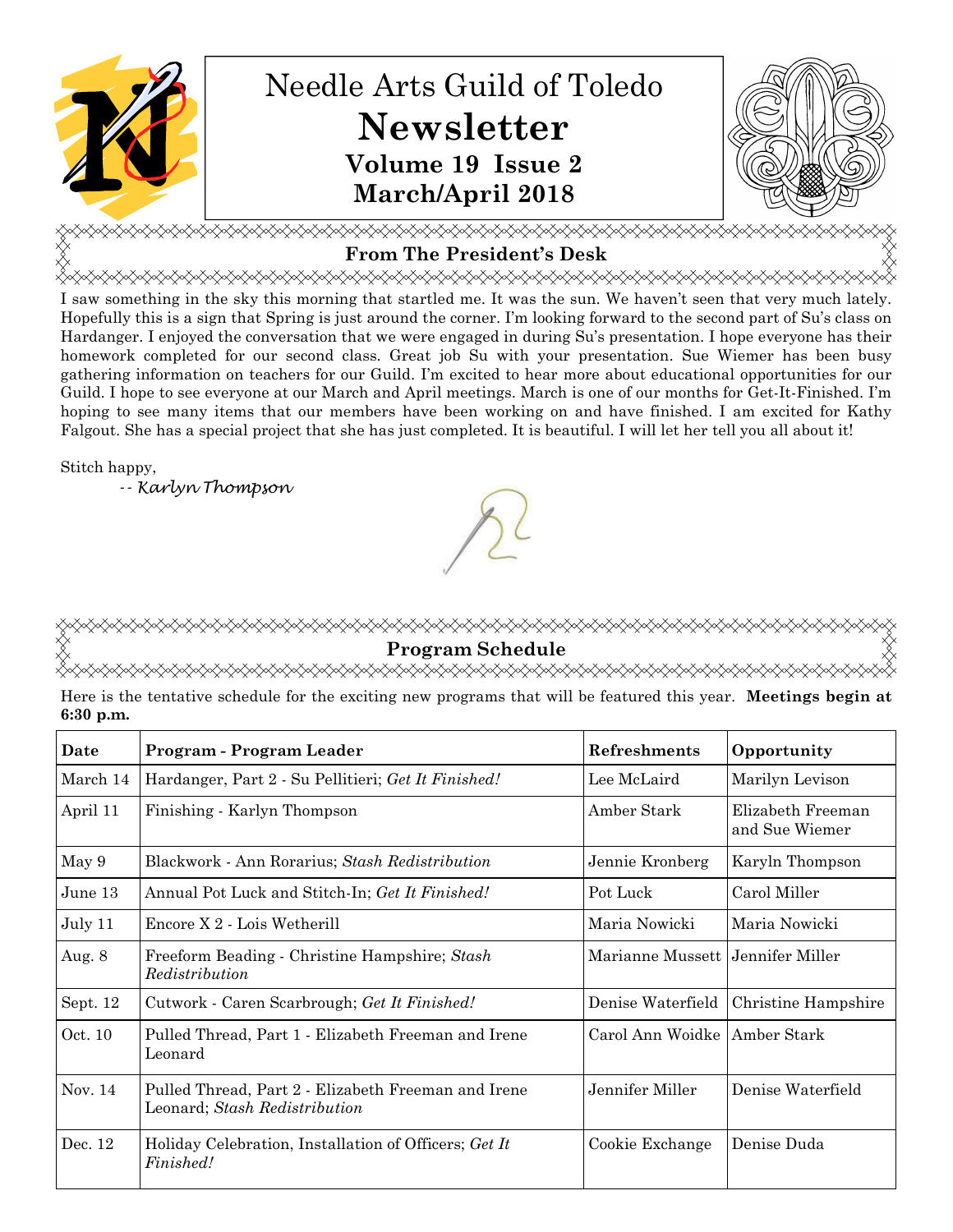## **Calendar of Events**  <del></del>

Here is a list of events besides our monthly meetings that you may find interesting. Further info may be obtained from the EGA (www.egausa.org) or GLR (www.ega-glr.org)

- **Dates Event Information**   $04/18/18$  — 04/22/18 *GLR Seminar* in Madison, WI
- $09/21/18$  09/23/18 *NAGT Annual Needlework Show.* Sanger Branch of the Toledo-Lucas County Library.
- 10/03/18 ― 10/07/18 *EGA National Seminar* in Louisville, KY
- $04/05/19 -$ 04/09/19 *GLR Seminar* in Dearborn, MI

#### <u> KAMAMAMAMAMAMAMA S</u> ÍÇ

## WANTED:

Ideas and Suggestions for future programs!!

Please contact Irene Leonard with ideas!!

**TAAAAAAAAAAAAAAAAAAAA** 



**Visit NAGT online at http://www.needle-arts-toledo.org** 

**For the Newsletter, visit http://www.needle-arts-toledo.org/private/news.htm** 

**Or Like Us on Facebook! Search for "Needle Arts Guild Of Toledo"** 



333333333333333333

#### **Stitch-In**

A Stitch-In is held every Thursday. The first Thursday of the month we meet at Timeless Stitches in Tecumseh starting around 11:30am, winter weather permitting. The fourth Thursday of the month we meet at Yarn Envy, 4570 Sterns Road. Other weeks, the locations change. Call or email Diane Myers for more information.

#### \*\*\*\*\*\*\*\*\*\*\*\*\*\*\*\*\*\*\*\*\*\*\*\* ☆ **Annual Wreath Project**  ☆

 $\star$  Next year's theme is patriotic, so anything  $\star$ ☆ commonly associated with our great country and its history will work. All I ask is that if you are ☆ stitching Mt. Rushmore remember it needs to fit  $\frac{N}{N}$  $\frac{1}{\mathbf{A}}$  on the wreath. Again, there is no need to supply a  $\frac{1}{\mathbf{A}}$  $\star$  hanger as they will be stitched onto the netting to  $\star$  $\star$  secure them. Supplying 8-10" of floss (or the DMC  $\star$  $\star$  floss color number) to match the background color  $\star$ of your ornament would be helpful but not ☆ necessary. Ornaments will be due at the ☆ September 2018 meeting in order for the wreath to  $\frac{1}{\mathbf{A}}$  $\star$  be assembled and displayed at the annual show.  $\star$  $\star$  Of course, you can turn your ornament in anytime  $\star$ before that. *--Submitted by Christine Hampshire.*♣ ↛ \*\*\*\*\*\*\*\*\*\*\*\*\*\*\*\*\*\*\*\*\*\*\*\*\*\*



| <b>Needlework Sharing Calendar</b> |                                         |  |  |
|------------------------------------|-----------------------------------------|--|--|
| March                              | Bargello, Needle Felting, Punch Needle  |  |  |
| April                              | Crewel Work, Thread Painting, Tatting   |  |  |
| May                                | Goldwork, Cutwork, Silk Ribbon          |  |  |
| June                               | <b>Favorite Framed Picture</b>          |  |  |
| July                               | Trapunto, Quilting, Crazy Quilting      |  |  |
| August                             | Original Design/Adaptation              |  |  |
| September                          | Stumpwork, Counted Thread, Cross Stitch |  |  |
| October                            | Blackwork, Redwork, Whitework           |  |  |
| November                           | Samplers, Shadow Work                   |  |  |
| December                           | <b>Favorite Stitched Ornament</b>       |  |  |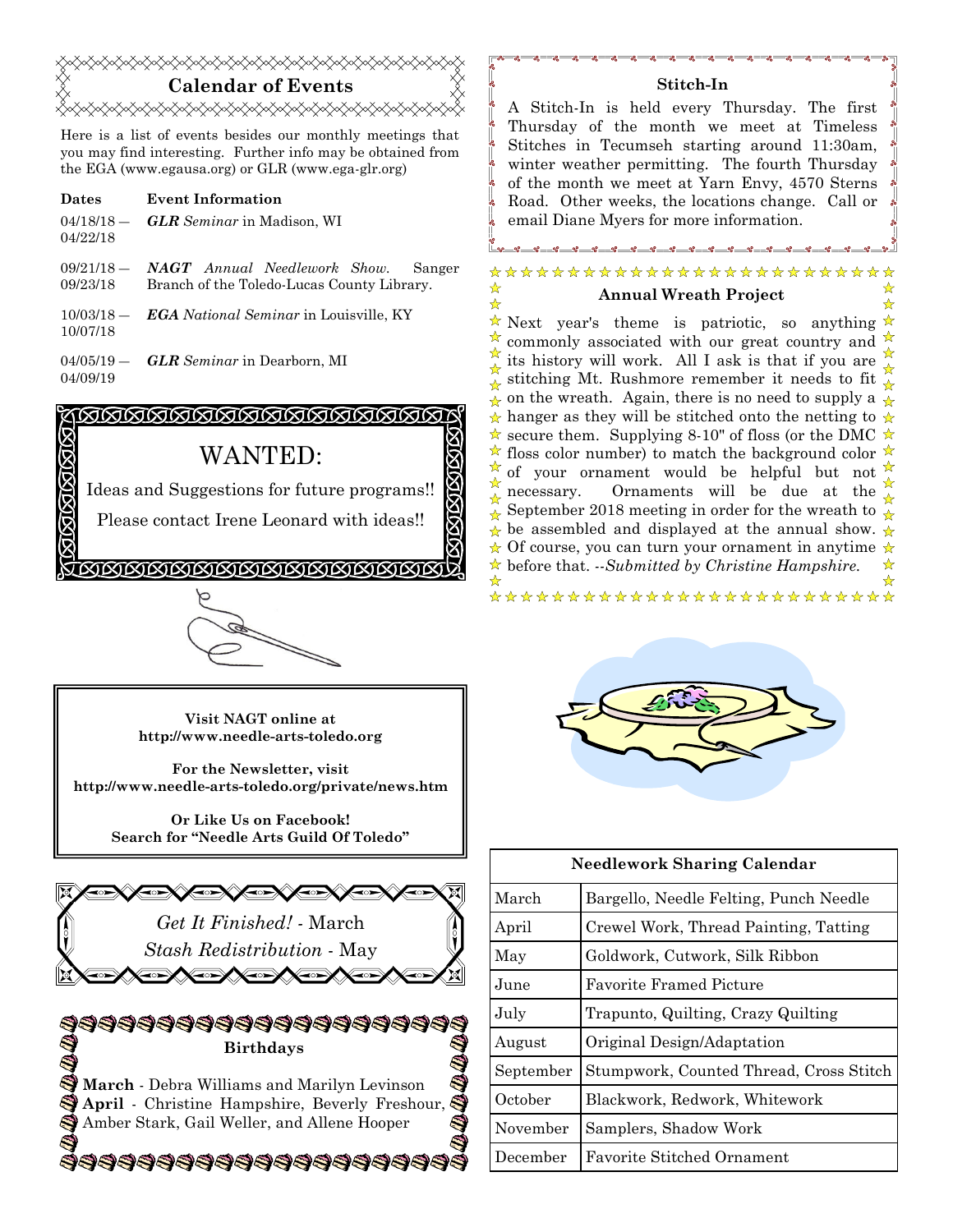

#### **Program Notes**

**On-Going Projects:** Members are always happy to help if you need advice. So please bring your pieces to the meetings so we can share in your progress.

**My Good Intentions Project:** This program was started in January but there is still time to join the group. Bring a project that you have started and never finished for one reason or another. The goal is to get at least one of these projects done this year. We will take a photo of your project in progress and hopefully a photo of a finished project at the December meeting.

**Ambrosia Honey:** This project is a 4 part series of instructions that can be found in the *Needle Arts*  magazine. This project has been very popular with EGA members across the country. The final instructions in this project (part IV) will be in the March issue of the *Needle Arts* magazine. Several members of our group are working on this piece and I would encourage them to bring their piece to the next meeting to share with the group. *Submitted by Irene Leonard.* 

**EGA Stitch-a-Long** is a Facebook program that you can join if you use Facebook. There is a different project or technique featured each month. February featured Redwork.

**March:** Hardanger Part 2 lead by Su Pellitieri. If you were not at the February meeting and are interested in this project, please see Su for a copy of the instructions. The basic stitches were discussed in February and we will be covering cutting/needle weaving in March. I will demonstrate as necessary although there is a good article on Hardanger with lots of close up pictures in the most recent issue of *Needle Arts* magazine. You will need your piece with at least the kloster blocks finished as well as a pair of sharp scissors (finely tapered blades work best). You may also find a pair of tweezers for removing the cut threads to be helpful. *Submitted by Su Pellitieri.*

**April:** I know many people have been excited about this project and have shared with me what they have stitched for their box-tops. We will be finishing your box at the April meeting. If you have changed your mind and would like a different colored box, I have many boxes, so you can still exchange your box. At our April meeting we will be working (in class) to complete the top of your box. The following is a list of materials that you will need to bring to the April meeting to complete your project: Your box; stitched piece for the top of your box; sewing thread to match your linen and

special fabric or trims; double sided tape; glue (if you use glue); paper scissors; fabric scissors; sharp needles; and any trims, buttons, beads, fabric or other special finishing materials for your personal project. You will need to photocopy the back side of your stitched piece. If at any time you have questions please contact me. Have fun! *Submitted by Karlyn Thompson.*

#### **Education**

It is time to choose a teacher and project if we want to have a visiting teacher come to our guild. I took the list of teachers requested in Karlyn's survey and eliminated the ones who had come to our guild in recent years. Then I tried to contact the rest. The two who responded that they would like to come teach were Eileen Bennett and Diane Herrmann. I am asking all who are interested in a class to check out the two websites and decide what would interest you. There are one day and two day classes. If you have any questions, please contact me. We will be voting on teachers at the March meeting. *Submitted by Sue Wiemer.*

Eileen Bennett : http://www.thesamplerhouse.net/

Diane Herrmann: http://dianeherrmann.com/ needlework-classes

#### **Membership**

I want to remind everyone that dues notices will be coming out in late March. There has not been any news from EGA about increases, so I am expecting the amount for a year to still be \$52.00. Rosters of our members have been distributed via email. Once we have the dues paid I plan to update the roster in both the spreadsheet and the directory format and make sure everyone gets a copy. Many thanks to Su Pellitieri for putting our information into a directory format. If you have information about an event you would like to share with the membership, please send it to me and I will forward the information via email to our guild members. To our newer members, we are glad you decided to come and learn with us as we explore the world of needle and thread! *Submitted by Marianne Mussett.*

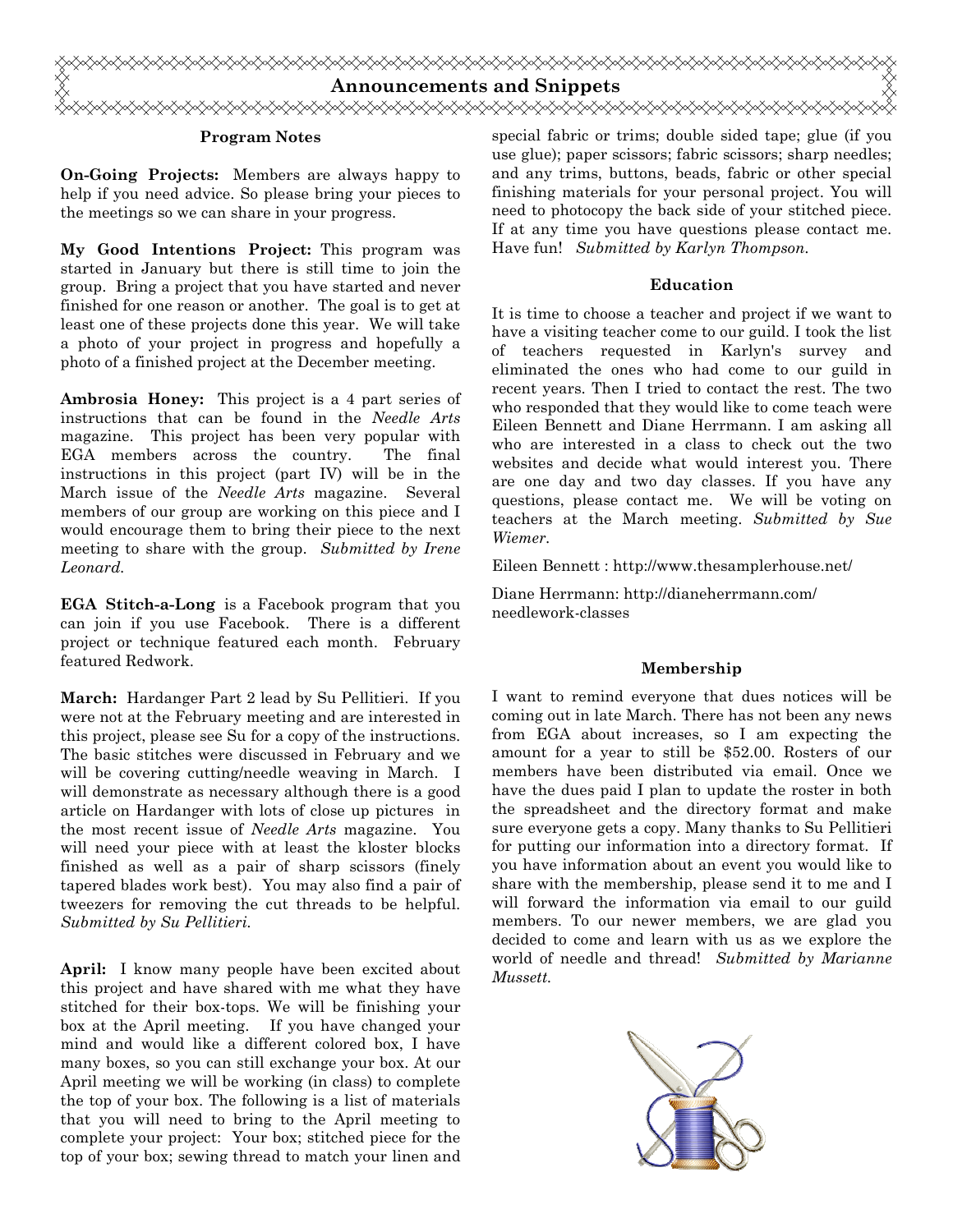

#### **Stitch Buddy**

At each meeting I place a small basket along with a notebook of paper and pen on the front table. You are welcome to write your name on a paper and briefly describe what help you would like to receive on continuing work and finishing a project that you are working on at this time. One member has already reached out, asked for help, and has completed her project. What a great way to seek out help! Again, just another way that our Guild is here to help each other and provide learning opportunities. This "Stitch Buddy" was an idea that Ann Rorarius shared on her "Interest Survey". Thank you Ann for this invaluable suggestion. It's working!! *Submitted by Karlyn Thompson.*

#### **Needle Sharing**

Monthly Sharing is a huge Success!!

If you have attended our last two meetings I think you would agree that this monthly sharing has been a huge success. I'm very happy that so many of our members have brought items to share with our members. This sharing has provided an avenue to share with others and provide learning opportunities along the way. Hopefully the sharing that takes place will encourage us to try something new. The sharing also provides an opportunity to learn something personal about our members and encourages conversation. Christine Hampshire was our January "winner" of our monthly sharing. She was awarded a tin of candy. Denise Duda was our February "winner" and she was awarded a tin needle case decorated with hearts. Thank you to all our members for your participation in the sharing. *Submitted by Karlyn Thompson.*

<del></del> **Photo Gallery** 

<del></del>









A collection of the *Needle Sharing* items presented at our February Meeting. A big Thank You to all of the stitchers who participated in this program! *Photos by S. Pellitieri* 



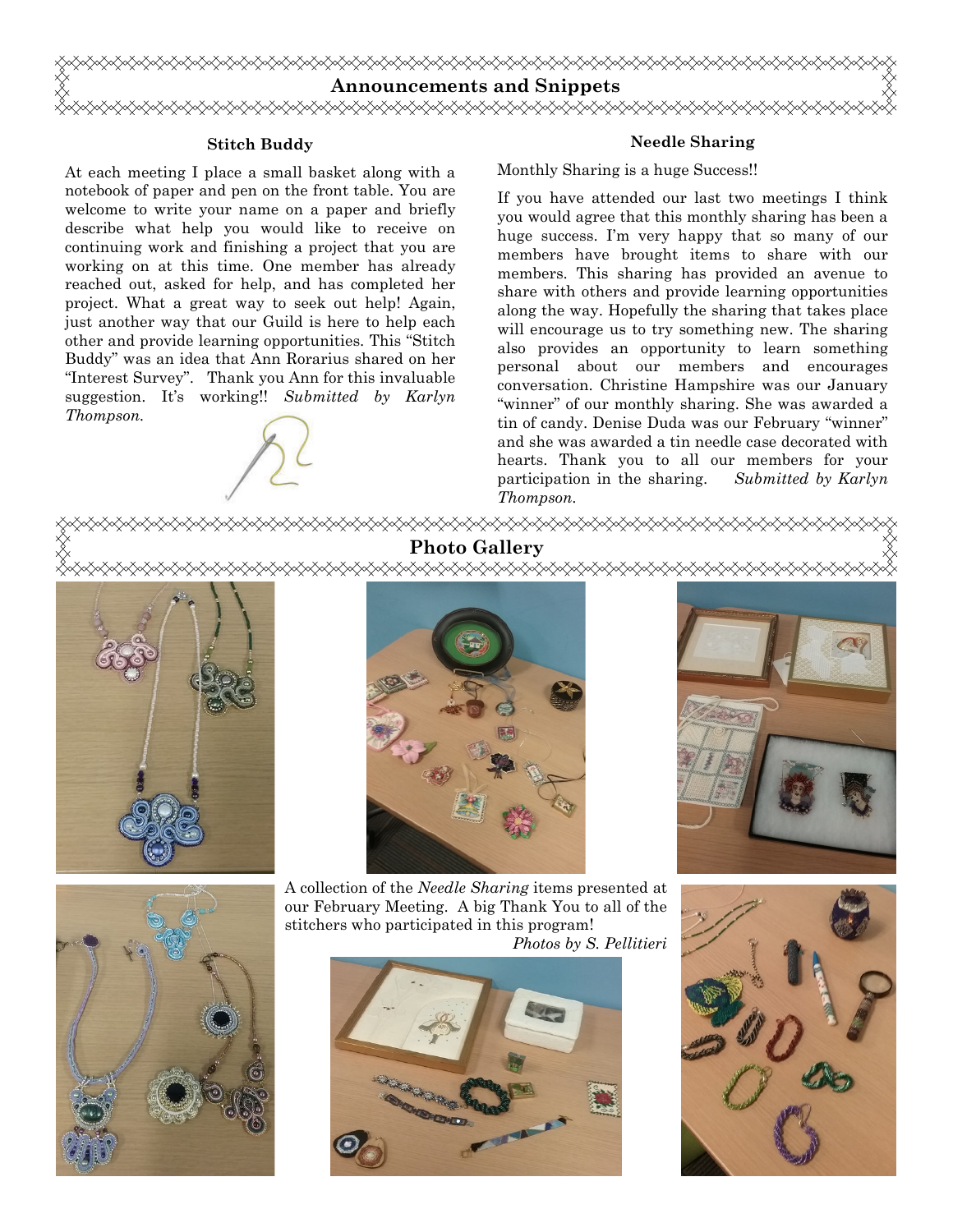*The NAGT Newsletter* is published six times per year (January, March, May, July, September, and November) by the Needle Arts Guild of Toledo (NAGT) chapter, The Embroiderers' Guild of America, Inc. The Editor welcomes comments, input, and story items. Please send them to the editor by the 25th of the month preceding publication.

Editor: Susan Pellitieri 547 White Oak Dr Toledo, Ohio 43615 E-mail: NeedleArtsToledo@aol.com Phone: 419-382-1329

EGA chapter newsletters may copy material contained in this publication except items which are noted and marked as copyrighted. Please credit this Chapter when due.

**MEMBERSHIP** in the Needle Arts Guild of Toledo is open to all embroiderers. New and renewing dues payments should be sent to: Marianne Mussett, 5126 Cranston Dr., Toledo, Ohio 43615

#### **ANNUAL DUES** - NAGT annual dues of **\$52** include: **Dues - Local chapter**

- Bimonthly NAGT chapter newsletter
- Chapter meetings and programs
- Local chapter lending library
- Group correspondence course (additional fee required)

#### **Dues - Great Lakes Region (GLR)**

GLR seminar (additional fee required)

#### **Dues - The Embroiderers' Guild of America, Inc. (EGA)**

- Subscription to quarterly magazine, *Needle Arts*
- Individual correspondence courses for a fee
- National seminars for a fee

Members can attend optional local Chapter workshops presented by teachers contracted by the Chapter and paid for by workshop participants.

**MEETING CANCELLATION:** Monthly meetings are cancelled due to bad weather if the Toledo Public schools are closed. Tune into AM 1370 News radio in Toledo for school closings.

**GUESTS** are welcome at all meetings and may attend two meetings before being asked to join.

**NAME TAGS** must be worn at all meetings or pay a 25¢ fine. The fines collected go to general funds to help cover expenses.

**MEETINGS** are on the 2nd Wednesday of the month at 6:30pm in the Epilepsy Center of NW Ohio, 1701 Holland Rd., Maumee, OH, 43537.



**President** Karlyn Thompson 419-823-3439 karlynmthompson@gmail.com

**Vice-President** Lee McLaird 419-354-6618 lmclair2000@yahoo.com

**Secretary (2017-2018)**  Denise Waterfield 419-308-7014 dwaterfield228@yahoo.com

**Treasurer (2018-2019)** 

Christine Hampshire 419-698-0241 dchampshire@att.net

**Membership Welcoming Committee**  Marianne Mussett 419-534-2278

mcmussett@hotmail.com

#### **Outreach Chairman**

Kathy Falgout 419-841-8957 kcfalgout@gmail.com

#### *indicates Voting Members*



*Map courtesy of Google Maps.* 

**Newsletter**  Susan Pellitieri 419-382-1329 NeedleArtsToledo@aol.com spellitieri@aol.com

**Program Chairman**  Irene Leonard 734-856-1873 irnlnrd@aol.com

**Education**  Sue Wiemer 419-531-6325 dlwiemer@sbcglogal.net

**2018 Show Chairman**  Caren Scarbrough 419-278-2162 caren505@yahoo.com

**GLR Representative Heritage/Hospitality**  Maria Nowicki 419-824-9631 nohiorn@aol.com

**Opportunity Drawings** Jennifer Miller 419-351-6276 jenmiller@embarqmail.com